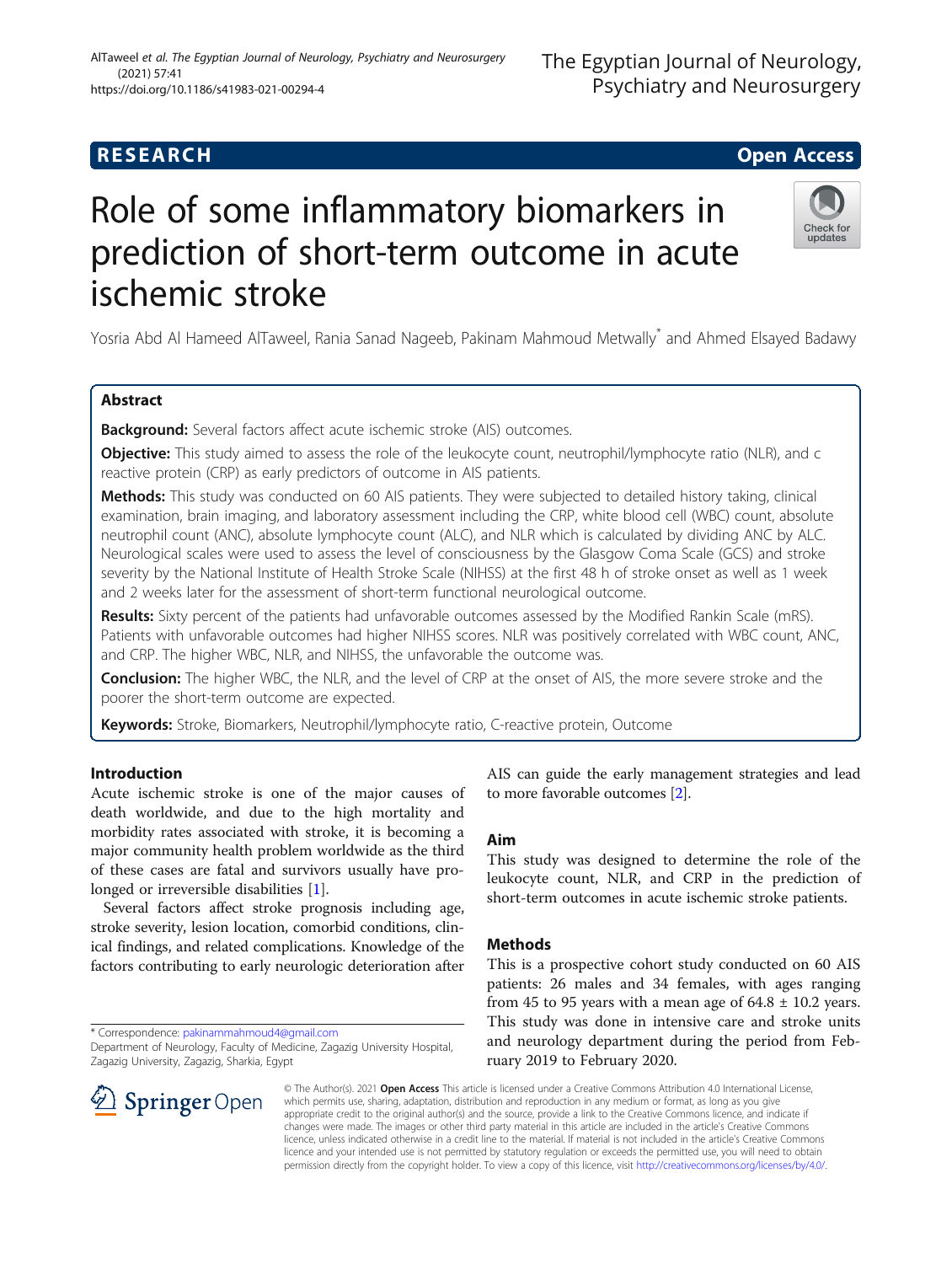<span id="page-1-0"></span>

## Ethical consideration

Written informed consent was obtained from each participant or written assent from their relatives, and the ethics of research was put by the Institutional Research Board (IRB) of faculty of medicine which was followed up thoroughly.

## Inclusion criteria

Patients within the first 48 h of stroke onset were diagnosed clinically and confirmed by brain imaging (computed tomography (CT) and/or magnetic resonance imaging (MRI)).

## Exclusion criteria

The following were excluded: hemorrhagic stroke and other neurological causes of acute focal cerebral dysfunction such as cerebral venous sinus thrombosis, head trauma, and infection. Also, respiratory failure, liver failure, and chronic renal diseases were excluded. Patients with a history of usage of steroids or immunosuppressant drugs, cancer, autoimmune disease, myeloproliferative disorders, hematological disorders, pregnancy, and postpartum stroke were excluded.

All participants were subjected to detailed neurological history taking (with stressing on the vascular, cardiac risk factors) and full general and neurological

examination. The Glasgow Coma Scale (GCS) was used to detect the depth of coma  $[3]$  $[3]$ , and stroke severity was assessed using the National Institutes of Health Stroke Scale (NIHSS) [[4\]](#page-6-0), and the Modified Rankin Scale (mRS) [[5\]](#page-6-0) assessed the outcome.

Routine laboratory investigations were done within 48 h of stroke onset including complete blood picture (total and differential WBC, ANC, ALC, NLR), CRP, liver function test, kidney function test, erythrocyte sedimentation rate, coagulation profile, and lipid profile.

NLR is calculated by dividing ANC by ALC  $[6]$  $[6]$ .

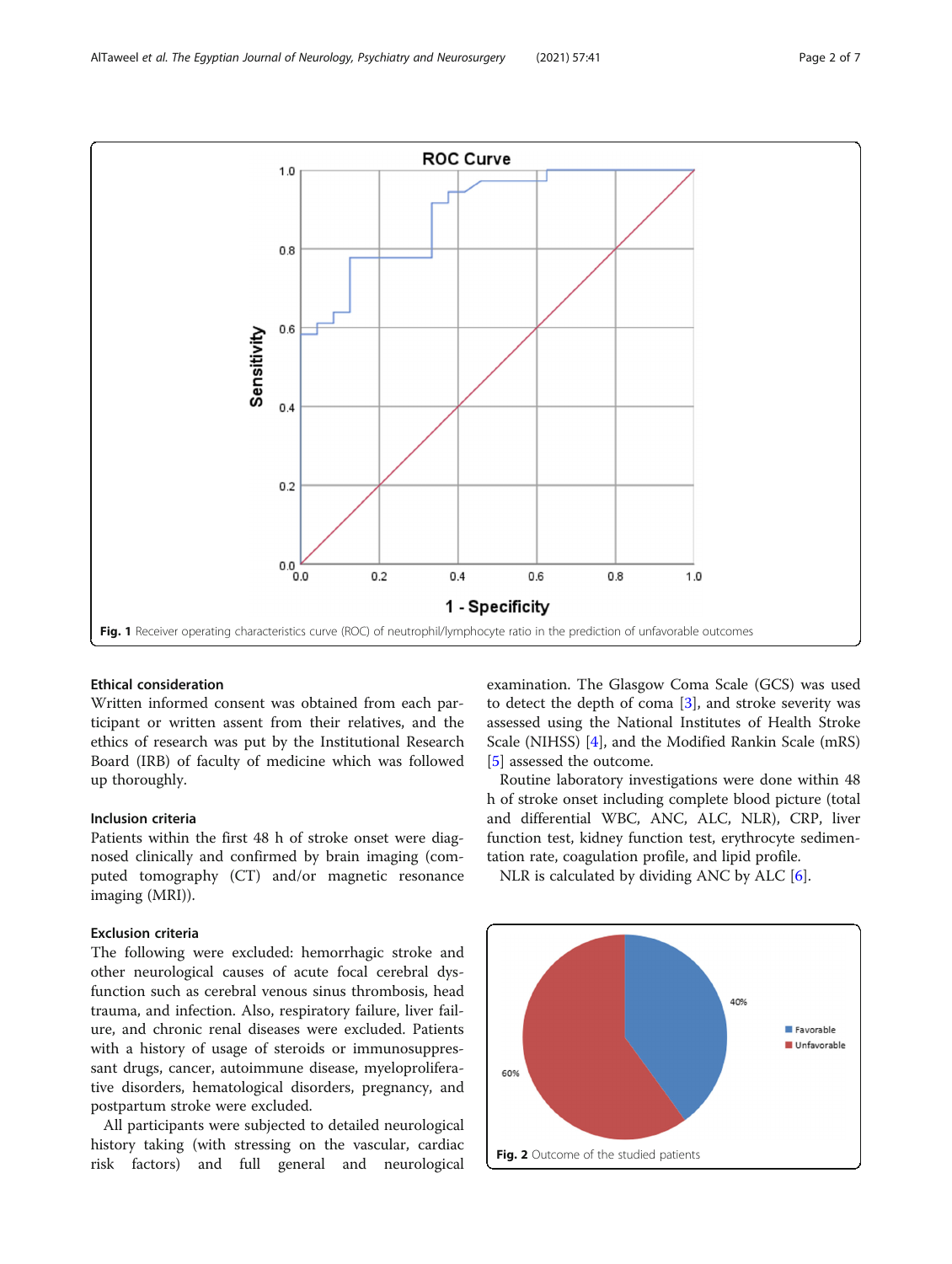| <b>Variables</b>                                               | Favorable outcome patients | Unfavorable outcome patients | Test of sig.        | P value     |
|----------------------------------------------------------------|----------------------------|------------------------------|---------------------|-------------|
| Age (years), mean $\pm$ SD                                     | $63.3 \pm 10.2$            | $65.8 \pm 10.2$              | $\tau$              | 0.3         |
|                                                                |                            |                              | 0.9                 |             |
| Sex                                                            |                            |                              |                     |             |
| Male                                                           | 12 (50%)                   | 14 (38.9%)                   | $x^2$<br>0.724      | 0.395       |
| Female                                                         | 12 (50%)                   | 22 (61.1%)                   |                     |             |
| Smoking                                                        |                            |                              |                     |             |
| Yes                                                            | 3 (12.5%)                  | 5 (13.9%)                    | Fisher<br>0.02      | 0.877       |
| No                                                             | 21 (87.5%)                 | 31 (86.1%)                   |                     |             |
| Hypertension                                                   |                            |                              |                     |             |
| Yes                                                            | 20 (83.3%)                 | 31 (86.1%)                   | Fisher<br>0.087     | 0.768       |
| No                                                             | 4 (16.7%)                  | 5 (13.9%)                    |                     |             |
| <b>Diabetes</b>                                                |                            |                              |                     |             |
| Yes                                                            | 13 (54.2%)                 | 21 (58.3%)                   | $\chi^{2}$<br>0.102 | 0.750       |
| No                                                             | 11 (45.8%)                 | 15 (41.7%)                   |                     |             |
| Obesity                                                        |                            |                              |                     |             |
| Yes                                                            | $1(4.2\%)$                 | 4 (11.1%)                    | Fisher<br>0.909     | 0.340       |
| No                                                             | 23 (95.8%)                 | 32 (85.9%)                   |                     |             |
| <b>Ischemic heart</b>                                          |                            |                              |                     |             |
| Yes                                                            | 6 (25%)                    | 10 (27.8%)                   | $x^2$<br>0.057      | 0.812       |
| No                                                             | 18 (75%)                   | 26 (27.8%)                   |                     |             |
| Transient ischemic attack                                      |                            |                              |                     |             |
| Yes                                                            | 9(37.5%)                   | 11 (30.6%)                   | $x^2$<br>0.313      | 0.576       |
| No                                                             | 15 (62.5%)                 | 25 (69.4%)                   |                     |             |
| <b>Atrial fibrillation</b>                                     |                            |                              |                     |             |
| Yes                                                            | 3 (12.5%)                  | 12 (33.3%)                   | $x^2$<br>3.33       | 0.068       |
| No                                                             | 21 (87.5%)                 | 24 (66.7%)                   |                     |             |
| Dyslipidemia                                                   |                            |                              |                     |             |
| Yes                                                            | 7 (29.2%)                  | 11 (30.6%)                   | $\chi^{2}$<br>0.013 | 0.908       |
| No                                                             | 17 (70.8%)                 | 25 (69.4%)                   |                     |             |
| <b>Glasgow Coma Scale</b>                                      |                            |                              |                     |             |
| Mild $(>13)$                                                   | 14 (58.3%)                 | 1(2.8%)                      | $x^2$               | $< 0.001**$ |
| Moderate (9-13)                                                | 10 (41.7%)                 | 32 (88.9%)                   | 23.7<br>15.3        | $< 0.001**$ |
| Severe (3-8)                                                   | $0(0.0\%)$                 | 3(8.3%)                      | Fisher              | 0.2         |
| NIHSS, median (range)                                          | $6(5-16)$                  | $15(8-21)$                   | <b>MW</b><br>5.9    | $< 0.001**$ |
| White blood cell count $(x 10^3/\mu L)$ , median<br>(IQ range) | $9.9(6.4 - 11.1)$          | $10.8(7.5-13.1)$             | MW<br>3.6           | $0.04*$     |
| Neutrophil/lymphocyte ratio, median (IQ range)                 | $2.5(1.8-4.1)$             | $5.2$ (2.9-7.7)              | MW<br>3.6           | $0.04*$     |
| C-reactive protein (mg/L), median (IQ range)                   | $16.7(5.2 - 46.7)$         | 35.0 (19.2-83.0)             | MW<br>2.2           | $0.02*$     |
| Erythrocyte sedimentation rate (mm), median<br>(IQ range)      | 30.0 (20.0-55.8)           | 37.5 (23.5-57.5)             | MW<br>1.0           | 0.3         |
| Surrounding edema                                              |                            |                              |                     |             |
| Yes                                                            | $0(0.0\%)$                 | 10 (27.8%)                   | $\chi^2$<br>8.0     | $0.005*$    |

<span id="page-2-0"></span>Table 1 Comparison between patients with favorable and unfavorable outcomes regarding inflammatory biomarkers, stroke severity, and short-term outcome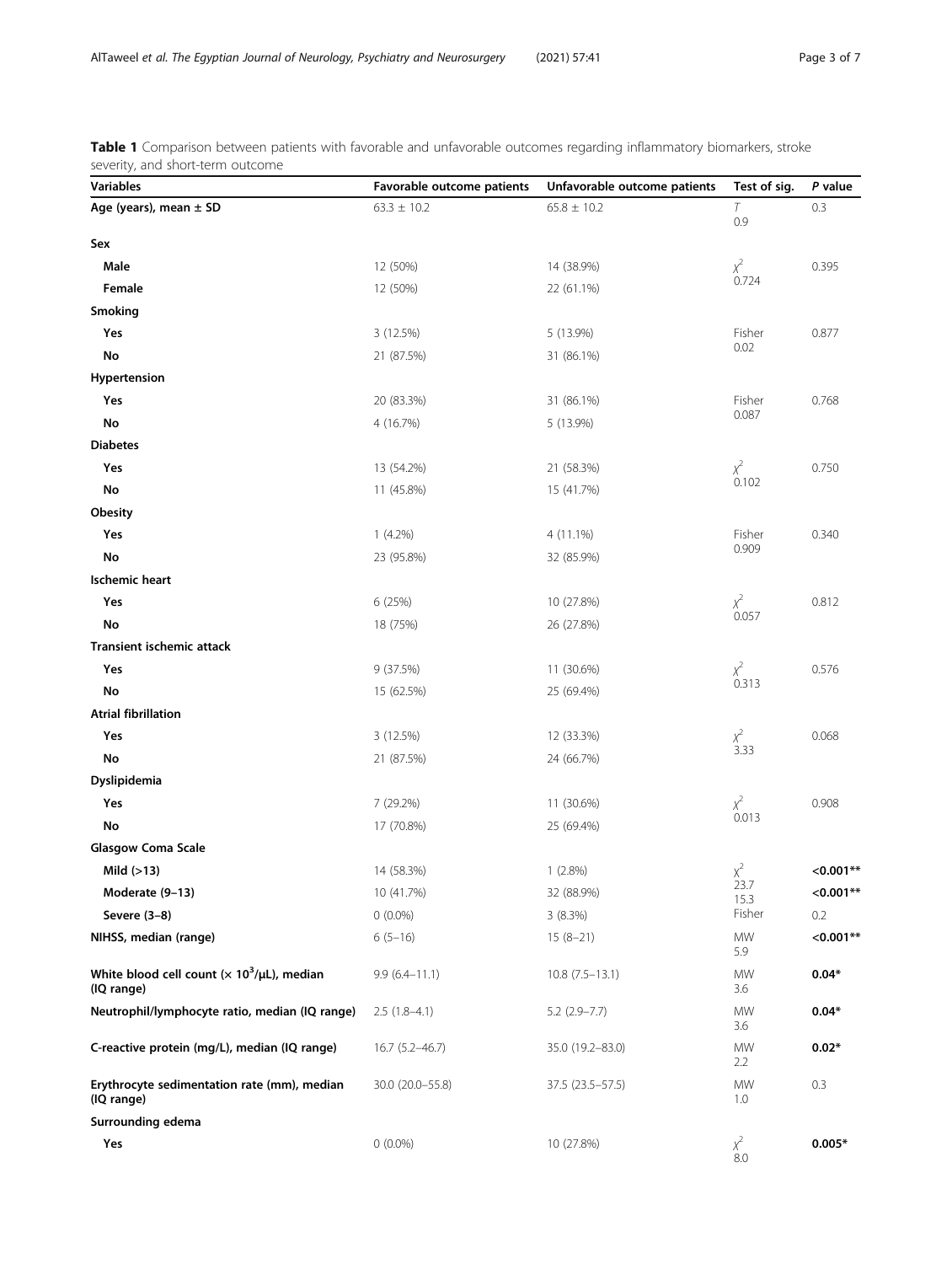| seventy, and short term battonic (commata) |                            |                              |              |             |
|--------------------------------------------|----------------------------|------------------------------|--------------|-------------|
| <b>Variables</b>                           | Favorable outcome patients | Unfavorable outcome patients | Test of sig. | P value     |
| No                                         | 24 (100%)                  | 26 (72.2%)                   |              |             |
| Size of infarction                         |                            |                              |              |             |
| <b>Small</b>                               | 16 (66.7%)                 | 4 (11.1%)                    | 20           | $< 0.001**$ |
| <b>Medium</b>                              | 7(29.2%)                   | 14 (38.9%)                   | 0.6          | 0.4         |
| Large                                      | $(4.2\%)$                  | 18 (50.0%)                   | 14           | $< 0.001**$ |

<span id="page-3-0"></span>Table 1 Comparison between patients with favorable and unfavorable outcomes regarding inflammatory biomarkers, stroke severity, and short-term outcome (Continued)

IQ interquartile, MW Mann-Whitney,  $\chi^2$  chi-square test, T T test, NIHSS National Institute of Health Stroke Scale

\*\*Highly significant

\*Significant

Brain imaging was done via CT brain (Philips) and or MRI brain (Philips) to confirm the diagnosis of recent brain infarcts.

Each participant underwent electrocardiogram, echocardiography, and carotid Doppler ultrasonography.

All patients were followed up 1 week and 2 weeks post-stroke onset using NIHSS [[4\]](#page-6-0) and mRs [[5\]](#page-6-0). The outcome was defined as favorable if mRS equals 0–2 and unfavorable outcome if mRS >2.

## Statistical analysis

All data were collected, tabulated, and statistically analyzed using the Statistical Package for the Social Science (SPSS) software version 25 [\[7](#page-6-0)]. Quantitative data was presented as mean, median, and interquartile range. Qualitative data was presented as frequencies and proportions. The Kolmogorov-Smirnov and Levene tests were used to determine the distribution characteristics of variables and variance homogeneity. Pearson's chisquare  $(\chi^2)$  test and Fisher's exact test were used to analyze qualitative data as appropriate. The Freidman test  $(F)$  was used to analyze dependent continuous data. The Student  $t$  test  $(T)$  and Mann-Whitney test  $(MW)$ were used to analyze continuous data between two groups as appropriate. The Kruskal-Wallis  $H$  (KW) tests were used to analyze continuous data between more than two groups. Spearman's correlation coefficient (r)

was used to test the correlation between neutrophil/ lymphocyte ratio and continuous variables. The sensitivity and specificity of NLR in the prediction of unfavorable outcomes in AIS patients were also assessed by a receiver operating characteristic (ROC) curve (Fig. [1](#page-1-0)). We found a significant cutoff > 3.7 with a sensitivity of 77.85 % and a specificity of 87.5% for NLR. P value of  $\leq$ 0.05 was accepted as statistically significant, and  $P$  value ≤ 0.001 was considered highly significant  $[8]$  $[8]$ .

## Results

The number of AIS patients who fulfilled the criteria for inclusion in the current study was sixty patients (26 male patients and 34 female patients). Their ages ranged from 45 to 95 years with a mean age of  $64.8 \pm 10.2$ years.

The percentage of the studied patients who had unfavorable outcomes (mRS was >2) was 60% as shown in Fig. [2](#page-1-0).

There were statistically significant differences between patients with favorable and unfavorable outcomes. Favorable outcome patients had lower WBC count, lower NLR, lower CRP, and smaller size of infarction, and patients with unfavorable outcome had moderate GCS, higher NIHSS, and presence of surrounding edema (Table [1\)](#page-2-0).

Table 2 Association between neutrophil/lymphocyte ratio, National Institute of Health Stroke Scale (NIHSS), and Modified Rankin Scale (mRS) among the studied patients

|                               |                     | Neutrophil/lymphocyte ratio |              | <b>Test</b> | P value          |             |
|-------------------------------|---------------------|-----------------------------|--------------|-------------|------------------|-------------|
|                               |                     | $<$ 2 (n = 13)              | $2-3(n=8)$   | $>3(n=39)$  | of<br>sig.       |             |
| <b>NIHSS</b> , median (range) | At admission        | $10(6-17)$                  | $14.5(7-19)$ | $13(5-21)$  | <b>KW</b><br>4.3 | 0.1         |
|                               | 1 week post-stroke  | $9(4-16)$                   | $11.5(5-19)$ | $11(3-22)$  | <b>KW</b><br>4.2 | 0.1         |
|                               | 2 weeks post-stroke | $6(4-13)$                   | $10(5-22)$   | $9(3-22)$   | <b>KW</b><br>4.9 | 0.08        |
| $mRS, N$ (%)                  | Favorable (0-2)     | 10(76.9)                    | 4(50.0)      | 10(25.6)    | $\sqrt{2}$       | $< 0.001**$ |
|                               | Unfavorable $(>2)$  | 10(23.1)                    | 4(50.0)      | 10(74.4)    | 10.9             |             |

KW Kruskal-Wallis,  $\chi^2$  chi-square test

\*\*Highly significant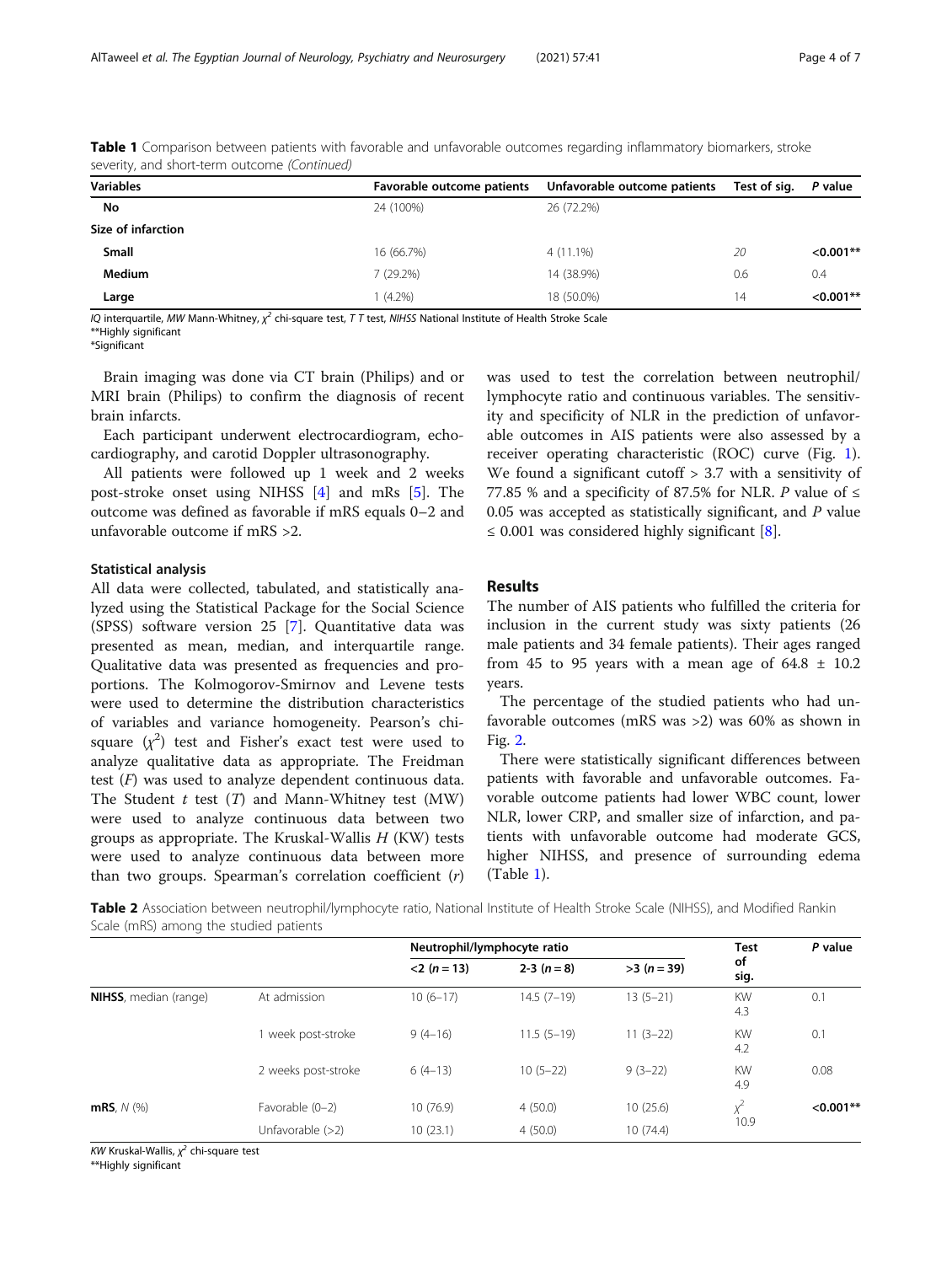

There was a high statistically significant association between high NLR and unfavorable mRS (Table [2](#page-3-0)).

NLR was positively correlated with WBC count, ANC, and CRP. On other hand, NLR was negatively correlated with ALC (Fig. 3).

The significant risk factors for unfavorable outcomes as expressed by mRS in the studied patients were higher WBC count, higher NLR, and higher NIHSS (Table [3\)](#page-5-0).

## **Discussion**

Accurate identification of stroke outcome predictors might help ideal beginning time for immediate intervention and management. So, it is important to detect the new prognostic factors besides the already known to control them at an early stage and help in improving outcomes in ischemic stroke patients [[9\]](#page-6-0) (Table [4\)](#page-5-0).

Identification of the relationship between short-term outcomes of ischemic stroke and inflammatory biomarkers such as WBC, NLR, and CRP might aid in supporting that anti-inflammatory therapy might be a potential treatment for AIS. So, a better understanding of immunomodulation therapy might be the balance of anti-inflammatory and proinflammatory therapies to improve outcomes in ischemic stroke patients [[6\]](#page-6-0).

Regarding the short-term outcomes of AIS in our study, it was found that 24 patients (40%) had favorable outcomes while 36 patients (60%) had unfavorable outcomes.

This short-term outcome was not significantly related to the mean age. And this was in agreement with the results of Castellanos et al. [\[10\]](#page-6-0).

This contradicted the findings of Bill et al. [[11\]](#page-6-0), who confirmed both functional dependence and death as an independent prognostic role of increasing age. This difference might be due to the different sample size and different ages.

According to the sex of our patients, there was no statistically significant relation with short-term outcomes. This was in agreement with the results of Geng et al. [[12\]](#page-6-0) who showed that there was no significant difference in sex between good and poor outcomes.

We found that the outcome of the studied patients was highly significantly related to the level of consciousness assessed by GCS. Similar results were obtained by another study that showed a strong correlation between lower GCS score and patient unfavorable outcomes [[13\]](#page-6-0).

Higher NIHSS showed a high significant association with the patient unfavorable outcomes  $(P \text{ value} < 0.001)$ . This finding met with the finding of another study that found that high NIHSS was an independent predictor of the short-term outcomes in patients with AIS [\[14\]](#page-6-0).

Concerning NLR as a good predictor of short-term outcomes in the AIS patients, our study showed that 74.4% of the AIS patients with high (>3) NLR was found to have unfavorable outcomes. The median Modified Rankin Scale (mRS) of those patients was 3. There was a highly significant association between patient outcomes assessed by mRS and NLR values ( $P$  value <0.001).

These results were consistent with the findings of Tokgoz et al. [[9\]](#page-6-0); also, Xue et al. [\[6](#page-6-0)] found that a higher NLR was associated with stroke severity at admission and short-term unfavorable outcomes.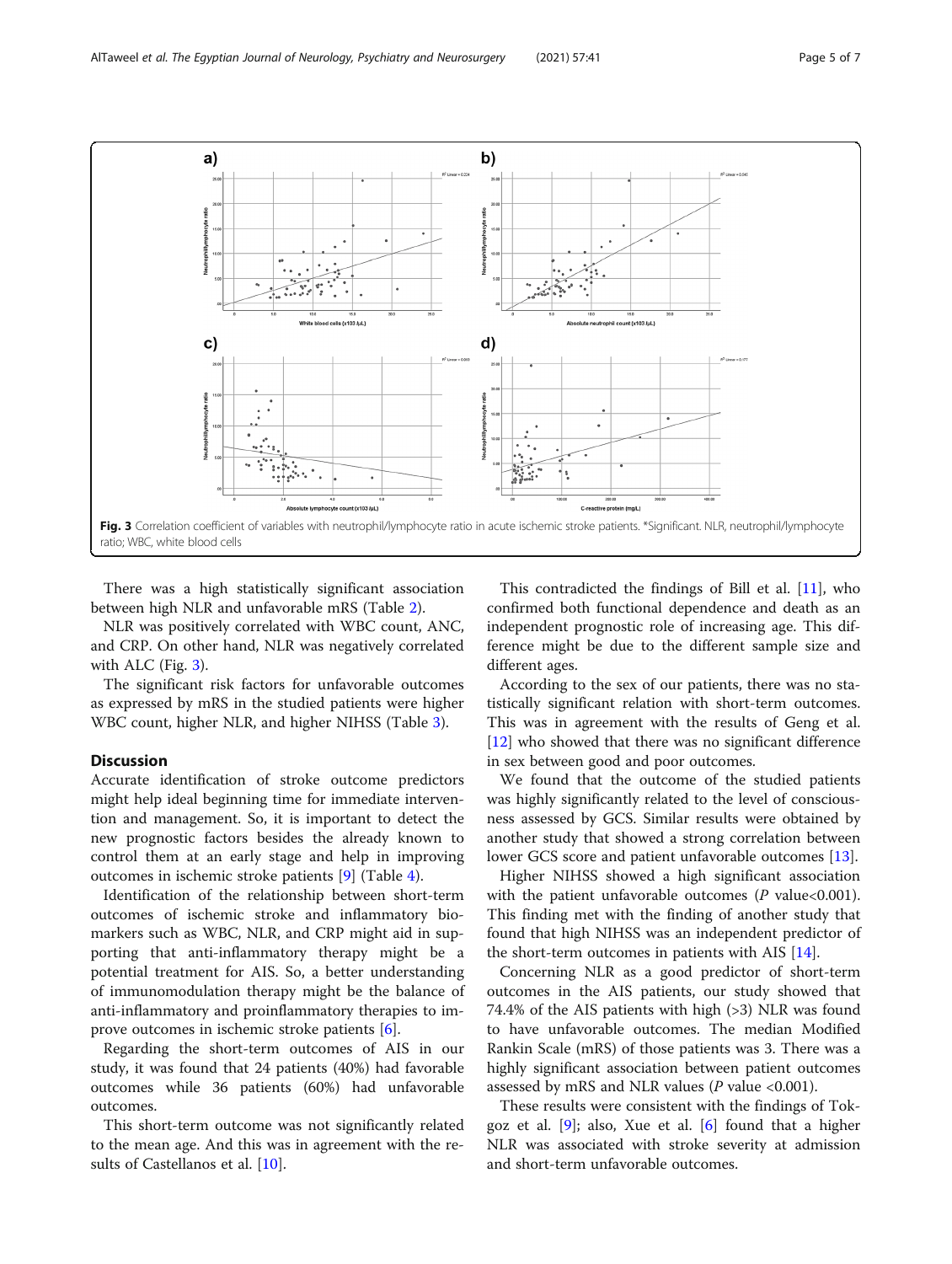| Odds ratio | 95% confidence interval | P value  |
|------------|-------------------------|----------|
| 2.1        | $1.1 - 3.6$             | $0.02*$  |
| 2.5        | $1.2 - 4.8$             | $0.005*$ |
| 2.6        | $1.0 - 4.6$             | $0.01*$  |
| 1.8        | $1.1 - 2.9$             | $0.01*$  |
|            |                         |          |

<span id="page-5-0"></span>Table 3 Binary logistic regression analysis of the predictors of the unfavorable outcomes of acute ischemic stroke

NIHSS National Institute of Health Stroke Scale

\*Significant

There was a significant association between patient unfavorable outcomes and elevation of admission CRP (P value =  $0.02$ ) in our study. This finding agreed with the results of Mitchell et al. [[15\]](#page-6-0) who found that the levels of CRP, an acute-phase reactant, were strongly associated with stroke severity and showed that elevation in CRP levels at the time of first ischemic stroke was associated with unfavorable outcomes.

Our study showed a statistically significant positive correlation between NLR and higher admission CRP, and these results were matched with the finding of Lee et al. [\[16](#page-6-0)].

We found that there was a statistically significant correlation between elevated WBC count and patients' outcomes, and this finding matched with the results of Geng et al. [[12\]](#page-6-0). In our study, the elevated WBC count was statistically positively correlated with NLR values  $(P = 0.002)$ . This was consistent with the results of Xue et al. [\[6](#page-6-0)].

Also, we found a highly significant positive association between NLR and ANC  $(P \text{ value } <0.001)$ , and this matched with the results of Xue et al. [[6\]](#page-6-0).

In our study, we found a highly significant negative association between NLR and ALC ( $P$  value <0.001), and this was consistent with the results of Kim et al. [\[17](#page-6-0)]. This result did not match with Kim et al. [[18\]](#page-6-0) who stated that lymphocytes were the sources of

|                                           |  | Table 4 Diagnostic performance of neutrophil/lymphocyte ratio |  |
|-------------------------------------------|--|---------------------------------------------------------------|--|
| in the prediction of unfavorable outcomes |  |                                                               |  |

| <b>Variables</b>          | <b>NLR</b>         |
|---------------------------|--------------------|
| <b>Cutoff point</b>       | More than 3.7      |
| Sensitivity               | 77.8%              |
| <b>Specificity</b>        | 87.5%              |
| Accuracy                  | 81.7%              |
| Positive predictive value | 90.3%              |
| Negative predictive value | 72.4%              |
| Likelihood ratio positive | 6.2                |
| Likelihood ratio negative | 0.25               |
| Area under curve          | $0.89(0.82 - 1.0)$ |
| P value                   | $< 0.001**$        |
|                           |                    |

NLR neutrophil/lymphocyte ratio

\*\*Highly significant

proinflammatory cytokines and cytotoxic substances and had a main negative contribution to ischemic brain.

The most independent factors of unfavorable outcomes of ischemic stroke in our study were higher NIHS S, higher WBC count, higher NLR, and higher CRP.

## Conclusion

The higher the biomarkers (total WBCs, NLR, and the level of CRP) at the onset of AIS, the poorer the shortterm outcomes are expected.

#### Recommendations

We recommend using inflammatory blood biomarkers such as total WBC count, NLR values, and CRP values in predicting the short-term outcomes of acute ischemic stroke patients. These are easy methods in the prediction of short-term outcomes of AIS. Further studies should be done to evaluate the impact of these biomarkers on predicting the long-term outcomes in patients with acute ischemic stroke; also, other inflammatory biomarkers can be included in future studies such as several pro-inflammatory cytokines, especially interleukin-6, Ddimer, B-natriuretic peptide, matrix metallopeptidase-9 caspase-3, sRAGE, chimerin II, and secretagogin.

#### Abbreviations

AIS: Acute ischemic stroke; NLR: Neutrophil/lymphocyte ratio; CRP: C-reactive protein; WBC: White blood cell count; ANC: Absolute neutrophil count; ALC: Absolute lymphocyte count; GCS: Glasgow Coma Scale; NIHSS: National Institute of Health Stroke Scale; mRS: Modified Rankin Scale; IRB: Institutional Research Board; CT: Computed tomography; MRI: Magnetic resonance imaging; SPSS: Statistical Package for the Social Science; MW: Mann-Whitney test; KW: Kruskal-Wallis H; ROC: Receiver operating characteristic; sRAGE: Soluble receptor for advanced glycation end products

#### Acknowledgements

The work was carried out in the Neurology Department, Faculty of Medicine, Zagazig University. The authors acknowledge the subjects for their participation and cooperation in this study.

#### Authors' contributions

YA, RN, PM, and AB carried out the work. YA designed the study, coordinated with the research team, and wrote the manuscript. YA and PM recruited the patients and gathered the clinical data. AB statistically analyzed and reviewed the manuscript. All authors were involved in writing the article or critically revising it for relevant intellectual material, and the final version to be published was accepted by all authors.

## Funding

There is no source of funding for the research.